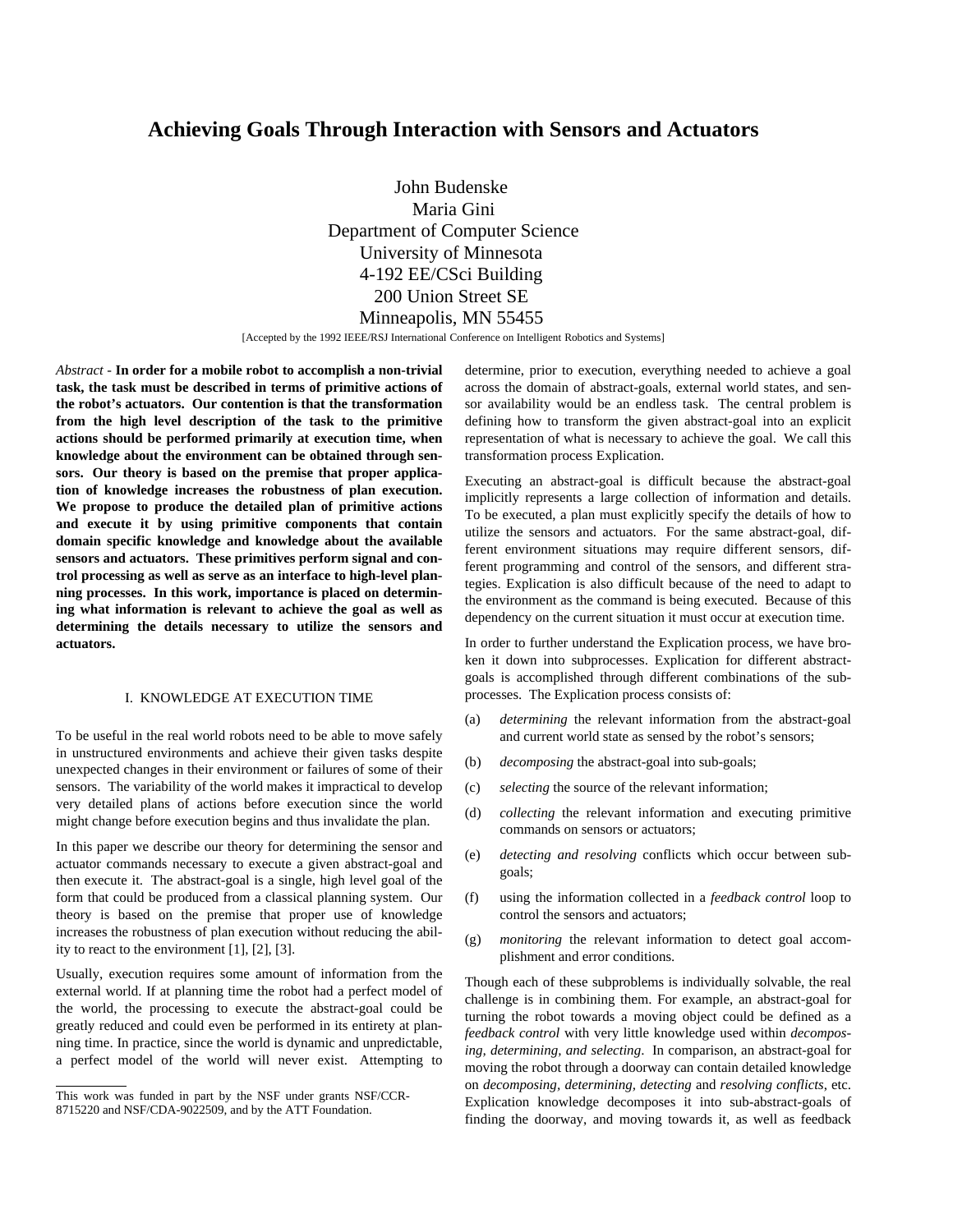control mapping of sensor-sweeping an area, searching for the doorway until found, and progressively moving through the doorway until clearing it.

Two concepts are crucial for Explication. First is the notion of Relevant Information Need. Explication must deal with the question of "what information is relevant and thus needed in order to execute this abstract-goal?". Explication views such information, and thus the need for it, abstractly. Implicit goal abstraction is replaced by explicit informational need abstraction. To put it another way, the abstract goal: "how to achieve  $X$ ", is replaced by two things: a) explicit knowledge on "how to achieve" using the sensors and actuators and b) an explicit representation of the needed information. This representation uses abstraction to reduce dependency on the source of the information. Abstract informational needs can then be met by abstract information providers (i. e. sensors). We have utilized the concept of "Logical Sensor" [4], [5] to be such an abstract information provider.

Equally crucial is the second concept of Utilization-Detail. Explication must deal with the question of "what details of using sensors, actuators, and processes are necessary in order to execute this abstract-goal?" Again, abstraction is used to explicitly represent the need of detailed control of sensors and actuators, where control primitives are commands and their parameters for both discrete and continuous actions. We have extended the Logical Sensor concept to allow other logical entities, thus accounting for this explicit abstraction.

Since the abstraction of a goal is hierarchical, Explication uses the above two concepts at each level of the hierarchy. On a single level of abstraction (i.e. for a single abstract-goal), Explication uses knowledge to explicitly represent the information and detail needs. These needs are met by Logical Sensors and other logical entities. These entities either map directly to the corresponding information/details or they each apply Explication hierarchically. Thus, more knowledge is used to explicitly determine further information and detail needs.

We propose a framework for Explication, called the Logical Sensors/Actuators (LSA). The framework is being implemented in an object oriented programming environment resulting in a flexible robotic sensor/control system which we call the Logical Sensor Actuator Testbed (LSAT). The framework consists of the knowledge, mechanisms, and structures used by the Explication process.

Primarily, the framework is a collection of reconfigurable components and flexible component structures which can be combined to achieve abstract-goals through execution. One of the purposes of the framework is to organize/differentiate between the domain dependent and independent mechanisms/structures. This will allow us to implement a platform-independent testbed, and to perform empirical studies on the use of knowledge during execution and the identification of relevant information and Utilization-details.

#### II. IMPLEMENTATION OF LSAT

The LSAT framework is being implemented on a SUN SPARC 4/330 computer which interacts with a TRC Labmate mobile robot over two separate serial lines. The system is being written in C, Lucid Common Lisp with the Common Loops Object System (CLOS) and LispView windowing system. An object oriented approach has been used in the implementation, where an object corresponds to a Logical Sensor/Actuator (LSA) entity.

The Labmate mobility control is through setting registers for velocity, acceleration, turning radius, and operation modes. It has dead reckoning (wheel and steering counters), bumper sensors, and two active sensors. The first is a ring of 24 polaroid acoustic sensors which have a range of six inches to thirty-five feet. These sensors encircle the robot. The second is a set of infra-red, single beam proximity sensors which can detect the existence (but not range to) of an object up to thirty inches away. These sensors are mounted on the corners of the robot facing forward, to the sides, and to the rear (8 sensors in all).

Within the LSAT framework, we have developed five classes of LSA which are used to implement the framework's objects. The first, SENSOR, takes raw/processed data as input and outputs data which is further processed (ie. sensor processing). The next class, DRIVER, accepts as input multiple commands for the actual hardware/drivers. This class acts as an interface to the hardware and performs command scheduling, minor command conflict resolution, and routes major conflicts to its controlling LSA.

Another class is the GENERATOR, which accepts sensor data as input and outputs a command meant for a DRIVER. This class can be viewed as a low level, feedback control, looping mechanism between a sensor and the actuator. The MATCHER class is much like the SENSOR class in that it takes as input sensor data and processes them for output. The difference is that it also takes as input a description of a goal or error situation, and the processing consists of matching the goal/error to the input sensor data. The output is simply a measurement of the matching process. The last class is the CONTROLLER. This class accepts processed data from any other class, as well as commands and parameter-values from other CONTROLLERs higher-up in the hierarchy. The output is the control commands and parameter-values (referred to earlier as Utilization-Detail) to its sub-LSAs. CONTROLLERS are the main entity used to implement Explication. They control the other LSAs, and manipulate them through the process of Explication.

The implementation of Explication has been defined as a set of functions which correspond to the subproblems of Explication described earlier. We have developed an algorithm which combines these functions into a complete process and are experimenting with it on the Labmate robot.

#### III. AN EXAMPLE

To illustrate our approach, we will use an example derived from our lab experiments. We have been developing the knowledge necessary for a robot to robustly find and pass through an arbitrary doorway. This abstract-goal is called: (MoveThrough Door1).

In order to explain the execution of this abstract-goal, we assume that a set of mid-level LSAs have been implemented. This set would include a *MoveToVicinity*, which moves the robot into a designated vicinity; an *Avoid*, which detects and avoids obstacles as the robot is moving; a *ProximitySafe*, which upon detection of a close obstacle (within millimeters) takes control of the robot to guide it away from the obstacle until the MoveToVicinity and Avoid can return to guiding without error. Also available is a *DetectDoor*,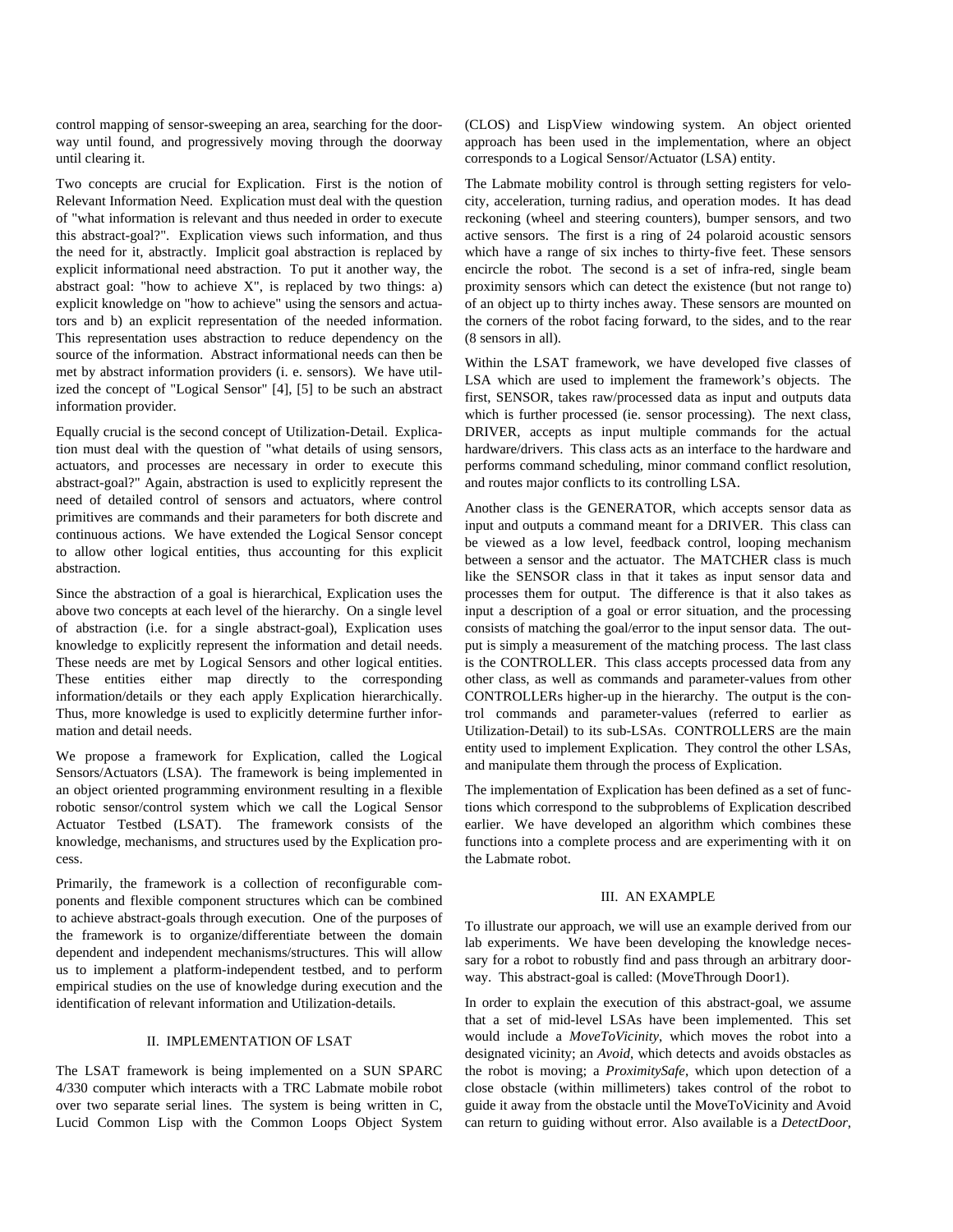a *VerifyDoor*, a *MonitorDoor*, and a *CloseQuartersMove* which guides the robot through the door opening. Each of these mid-level LSAs further decomposes into low level sensor processing, sensor control, robot command generation, and actuator driver LSAs. For brevity we will not discuss the low level details.

When presented with the abstract-goal, the system first determines what information is initially needed. The abstract-goal contains a movement command "MoveThrough" and an object "Door-1". The system sends the abstract goal to a MoveThrough LSA which will then control the execution for that goal.

The overall strategy for moving through a location is to first identify the relative vicinity which can then be searched for the exact location. The abstract-goal is analyzed to determine what information is relative to accomplishing the goal. It is determined that there is an object to detect (door), and that the object has an approximate vicinity for searching for it (from a priori knowledge). Since there is an object involved, the robot will search for the specified object.

This type of command involves movement, and so a movement LSA is needed to propel the robot to and through the door. Movement over a long distance will require the use of the Avoid LSA, while a shorter distance would only require the ProximitySafe LSA. A decomposition is then selected which includes approaching the vicinity of the doorway (MoveToVicinity), in parallel with searching and detecting the doorway (DetectDoor). A controller for the sonar senors (ProximitySonar) spawns sub-LSAs of 24 Range-Psonar LSAs and a driver to coordinate their activity (ProximitySonarDrive). This will provide input data for the other two LSAs. This is shown in Fig. 1.

The Sub-LSAs of MoveToVicinity include, the Avoid and ProximitySafe LSAs, which protect the robot from collisions. The ProximitySafe LSA contains knowledge about what type of input is needed (ProximityInfraRed). If the LSAs necessary to provide this data are not yet created, the ProximitySafe LSA will initiate their creation. Since the MoveThrough LSA already created the ProximitySonar LSA, the Avoid determines that its input needs can be resolved through using the ProximitySonar LSA. Once a door-like object is found, the MoveToVicinity (and its sub-LSAs) are deactivated. The DetectDoor LSA is kept to aid in monitoring the next phase.

In the second phase, shown in Fig. 2, a VerifyDoor LSA is activated to make sure that the doorway truly is a doorway, that it is open, and that the robot could fit through it. The process of verifying the doorway involves three sub-phases: a) moving the robot next to the doorway, within the range of the proximity sensors (Touch and Perpendicular), b) move the robot back and forth in front of the opening to verify its existence (Slide), and c) center the robot to the doorway (Slide and Perpendicular). Both proximity and sonar sensors are used. Based on the movements within the Slide LSA, a precise measurement of the doorway opening size can be calculated, and the position of the door frame can be determined. This can be used to line the robot up to the doorway. Each of the sub-phases of VerifyDoor is accomplished through the coordination and control of each of the sub-LSAs. At different points in time during a single sub-phase, each sub-LSA is performing a specific behavior. Subtle changes in behaviors can greatly influence the performance within a sub-phase, and changes in behaviors are controlled by the VerifyDoor LSA through selection of Utilization-Detail values. Thus VerifyDoor coordinates all activities associated with achieving the goal of verifying that the doorway is truly in front of the robot.

It is important to note that the switch from the initial LSAs to the Verify-door LSA is all controlled by the MoveThrough LSA. Within this LSA, the execution of the lower LSAs is monitored and upon completion of that phase of the task, actions are taken by the MoveThrough LSA to switch to, and monitor the next phase.

Once the door frame is verified, the VerifyDoor and the DetectDoor LSAs are deactivated and three new LSAs are activated to complete the achievement of the overall MoveThrough goal, as shown in Fig. 3. The first is an LSA for determining the type of door frame opening the robot is attempting to pass through (DoorType). Doors which open in vs doors which open out will appear differently to many of the sensor processing LSAs and thus a prediction of the door type allows more specific processing to occur. Doors in corners and at end of hallways pose processing challenges as well. Second, a monitor LSA, MonitorDoor, uses the sonar sensors to monitor the robot's placement and movement through the doorway, and also detect any new obstacles which may appear. This serves as a check on the progress of the third new LSA, CloseQuartersMove. Upon activation, the CloseQuartersMove LSA activates and controls a number of parallel sub-LSAs, which accomplish these sub-goals: (1) propel the robot through the doorway to a predicted "other side" (Propel); (2) keep the robot in line with the door opening as the robot moves through the doorway, and monitor for obstacles in the forward path (FrontAlignment); (3) monitor the detection of the doorway frame passing each of the side-mounted proximity sensors (FramePassings); (4) resolve various types of mis-alignments of the robot to the door frame (Shift); (5) monitor the movement of the robot for differentiating between pauses (used by Shift and Propel) and low velocity stagnation (MoveDetect). Often during low velocities, the wheel motor drives will freeze up and require a reset of the velocity register to resolve.

Initially, the robot would be positioned in front of the door frame such that the front sonars would detect the frame, but as the robot passes through the door frame, the sonar beam would become clear of the frame, and could then be used to detect potential obstacles in the robot's path. Synchronization of this sensor usage would occur through feedback control mapping of the sensor data into processes which detect each of these occurrences. Such detection triggers the change in control of the LSAs.

In the lab experiments, we identified both relevant information needs and Utilization-Details which are abstracted by the goals. Within the goal of CloseQuartersMove, there are a number of implicit relevant information needs. These include: location of the left/right sides of the door frame, the size of the door frame, the relative location to other structures (such as walls), whether anything else was obstructing the path, how the robot is aligned to the door frame during the movement, and at what points in time are the various sensors passing the door's frames. All of this information is needed to aid in the selection of various utilization-details and thus in achieving the goal.

Within CloseQuartersMove, each relevant information need is explicitly, and yet abstractly, identified and then matched to a LSA which will then provide the information. As informational needs are resolved, utilization-details are identified as necessary for the execution of the goal. Again, these implicit details are explicitly identified. Some of the important details are: steering directions, speed,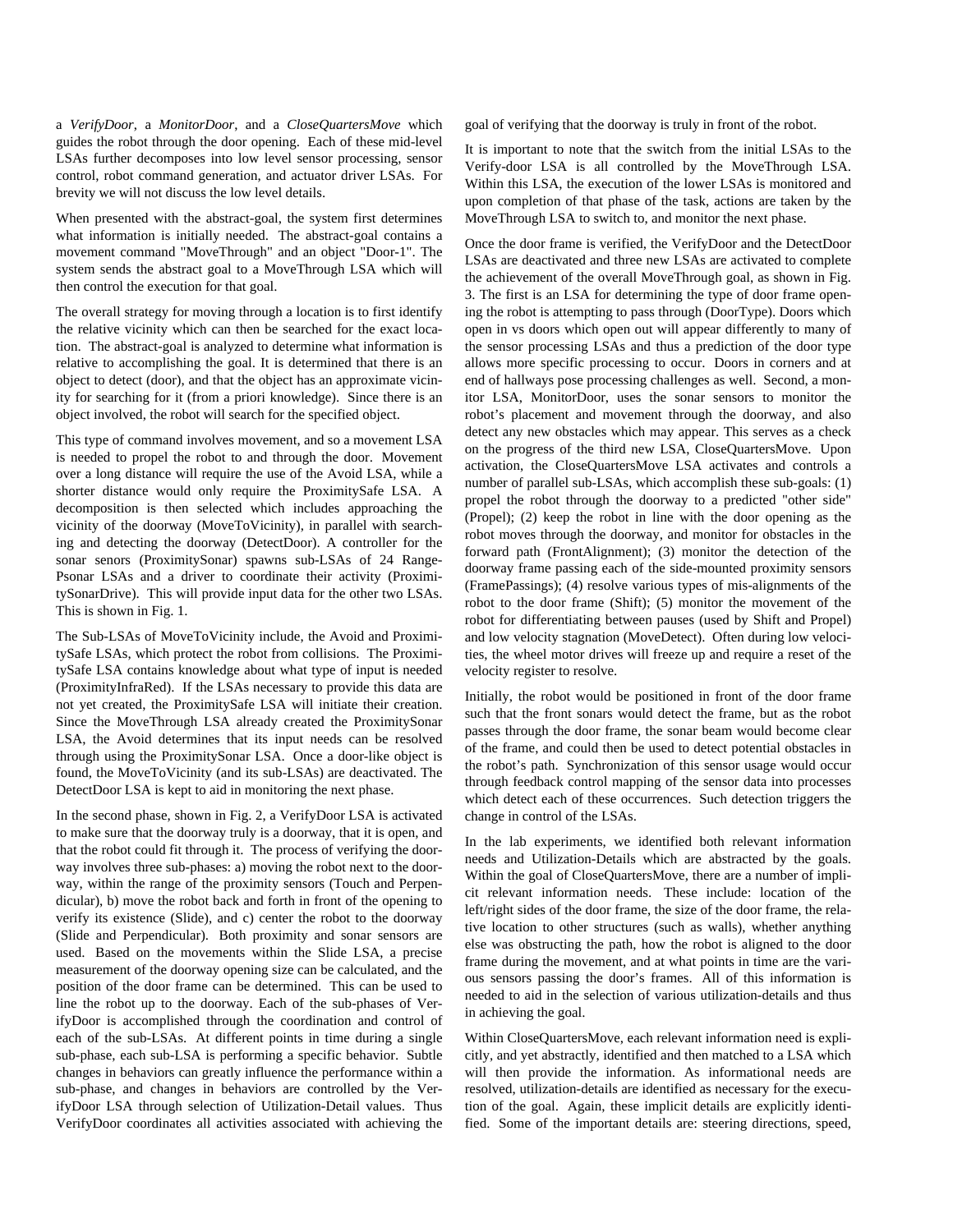acceleration, synchronization of turning vs position within the door frame, and selection of other LSAs to collect data or control subprocesses (such as obstacle avoidance or door frame detection).

At times, movement of the robot is used in conjunction with the sensors to further collect information on the environment (ie. verification of the doorway's existence). The selection of sensors is based on knowledge about them (Utilization-Detail-Knowledge), in this case information on the range and location of the sensor on the robot.

Reactivity to the external world is maintained through constantly managing the sensors, collecting data, and using that data to further guide the robot through its execution. Often, feedback control loops with very short data-flow paths are needed. This example can be augmented to include additional LSAs for monitoring potential errors, and the recovery from those errors upon their detection.

### IV. RELEVANT RESEARCH

When the tasks given to a robot are more complex than just reaching a given position while avoiding obstacles, sensor processing becomes more difficult. Although sensing strategies can be developed at planning time and added to an existing plan [Doy86], it is preferable to reason about sensors during the development of the plan [6] or to plan the sensing strategies dynamically when current information about the world becomes available [7].

Albus and his group [8] have developed a hierarchical, highlysynchronized control structure for the sensors which processes the sensor data as they flow though the structure. The highest level decisions are carried out in the top module, and the longest planning horizons exist there as well. The system, thus, is a large, highlysynchronized, static, configuration of routines and subroutines which is not only imposed on the inter-module structure, but on the control and data paths, and the overall goal decomposition strategy.

Recent research efforts have produced a variety of alternatives to classical planning. The most popular and successful approach is the subsumption architecture [1] which avoids planning by using layers of behaviors. The key idea is that layers of a control system can run in parallel to each other and interact when needed. Each individual layer corresponds to a level of behavioral competence. Though the distributed method of control for the robot allows for many behaviors to run in parallel, it also disallows central control of the robot to achieve planned complex tasks.

Georgeff [9] has implemented a planning and control system initially in simulation, and then on the SRI FLAKEY mobile robot. This system is based on a functional decomposition of high level control into primitives, and is being extended to integrate reactive behaviors into the control structure. The REX system [10] decomposes high level goals into mobile robot commands, and then converts them into hardware logic designs. Reactivity is achieved by the augmentation of embedding the planning system into a reactive control system (called Situated Automata Theory).

Henderson [4,5] combines a declarative description of the sensors with procedural definitions of sensor control. This research, termed "Logical Sensors" consists of logical/abstracted views of sensors and sensor processing, much like how logical I/O is used to insulate the user from the differences of I/O devices and operating systems. It provides a coherent and efficient data/control interface for the acquisition of information from many different types of sensors. The specifics of the implementation can change (ie. change sensors, or sensor processing algorithms) without affecting the symboliclevel control system. This allows for greater sensor system reconfiguration, both as a means of providing greater tolerance for sensor failure, and to enhance incremental development of additional sensing and processing devices. Work has been done to extend the concept to include actuator control [11]. Lyons [12] proposes a formal model of the computation process of sensory based robots.

Firby [2] proposes a two component planning system that can react to changes and take advantage of opportunities. In his "Reactive Action Package", there is a library of methods (called RAPs) for accomplishing goals, and an Interpreter which examines a goal and selects methods from a library to apply to the goals. Each RAP in the library contains knowledge on selections of goal decompositions and robot actions which will achieve a goal, but does not address issues of sensor and actuator interactions.

Gat [13] developed a three level architecture for controlling autonomous mobile robots. The top level performs deliberative activities such as planning and world modeling, the middle level draws directly from Firby's RAP system, while the lower level is a stateless reactive control mechanism which controls activities with no decision-making. This design addresses the need to have tighter interaction with sensors and actuators (ie. between the middle and lower levels). Both this research and our work aim at issues of combined reactive and goal-directed behavior, sensor noise, actuator errors, and robust performance. The primary difference is that propose a homogeneous architecture of Logical Sensors/Actuators.

Our work is closely related to the Logical Sensors and to the Perception and Motor Schemas by Arkin [3]. Motor schemas are reactive oriented low level planning components, which can be goal driven, and thus are very similar to the Logical Sensors. The emphasis of the research is on robot navigation via potential field manipulation. Control is achieved by a single control module selecting from a single layer of motor schemas.

## V. CURRENT RESULTS AND CONCLUSIONS

Currently, we are implementing the process of Explication within the LSAT framework. We are working on the Move-through example as our first major milestone for abstract-goal achievement. Since the robot only utilizes the dead-reckoning, proximity infra-red, and proximity ultra-sonic sonar sensors, the amount of information obtained from sensing is usually not rich enough to allow confident and complete decision making to occur from a single frame/collection of data. Thus, multiple collections from multiple viewpoints is required. Such a problem domain provides a rich series of decision making, relevant information collections, actuator manipulations, and knowledge utilizations for the robotic system to progress through in order to achieve the goal. Thus, this problem domain exercises the LSAT system's capabilities and allows us to experiment with building robustness in the accomplishment of the goals through the acquisition of knowledge.

Within the lab experiments, the robot is able to perform all the standard maneuvers to achieve the Move-through goal for standard doorways. This includes seeking out the doorway, verifying its existence and passability, and performing the final passage through the door frame.